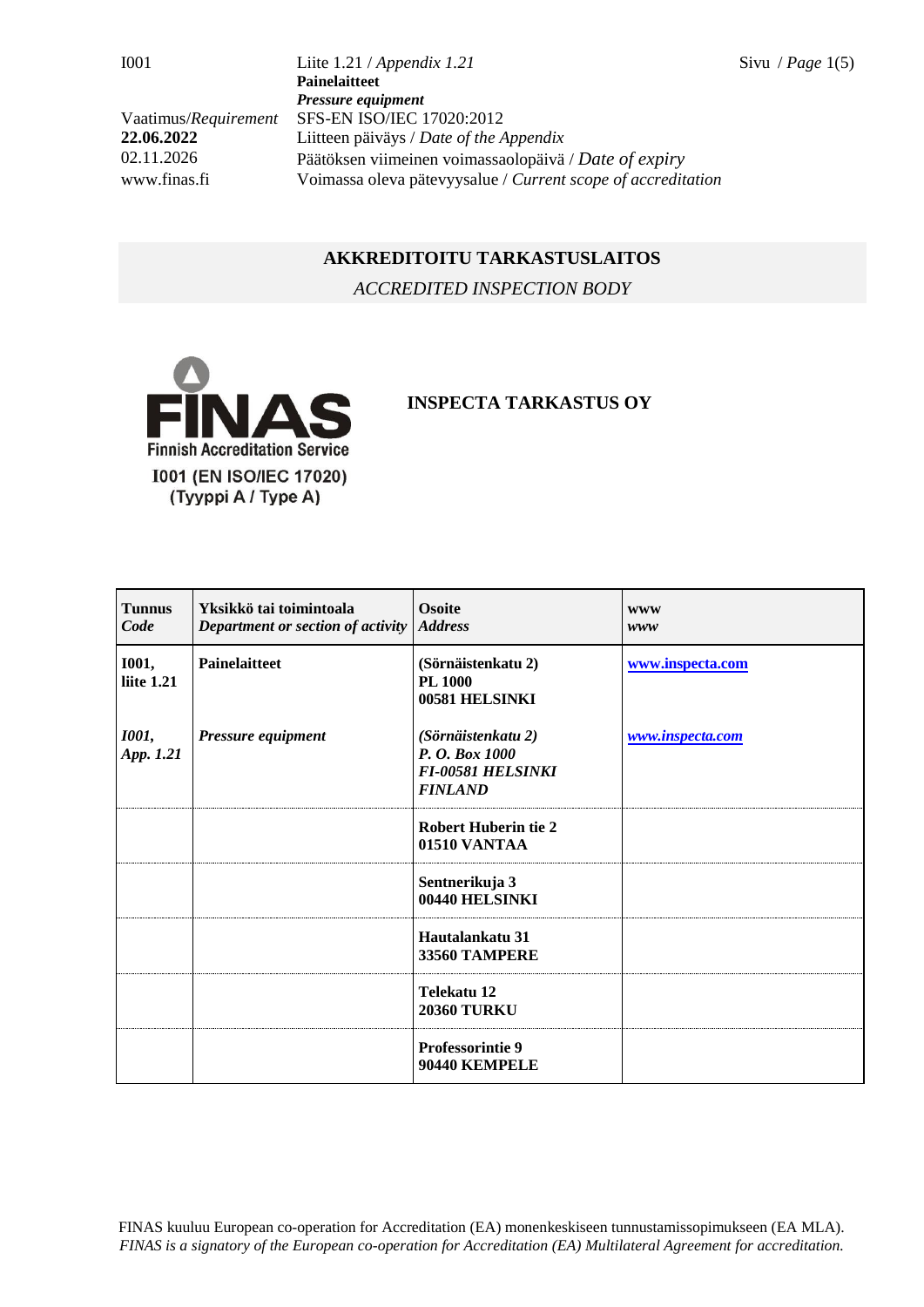| <b>I001</b>                                                                  | Liite $1.21 / Appendix 1.21$                          | Sivu / Page $2(5)$ |
|------------------------------------------------------------------------------|-------------------------------------------------------|--------------------|
|                                                                              | <b>Painelaitteet</b>                                  |                    |
|                                                                              | Pressure equipment                                    |                    |
| Vaatimus/Requirement                                                         | SFS-EN ISO/IEC 17020:2012                             |                    |
| 22.06.2022                                                                   | Liitteen päiväys / Date of the Appendix               |                    |
| 02.11.2026                                                                   | Päätöksen viimeinen voimassaolopäivä / Date of expiry |                    |
| Voimassa oleva pätevyysalue / Current scope of accreditation<br>www.finas.fi |                                                       |                    |

| <b>Tarkastusalat</b><br><b>Fields of inspection</b>                             |
|---------------------------------------------------------------------------------|
| <b>Painelaitteet</b><br><b>Pressure equipment</b>                               |
| Vaarallisten aineiden kuljetus, VAK<br><b>Transportation of dangerous goods</b> |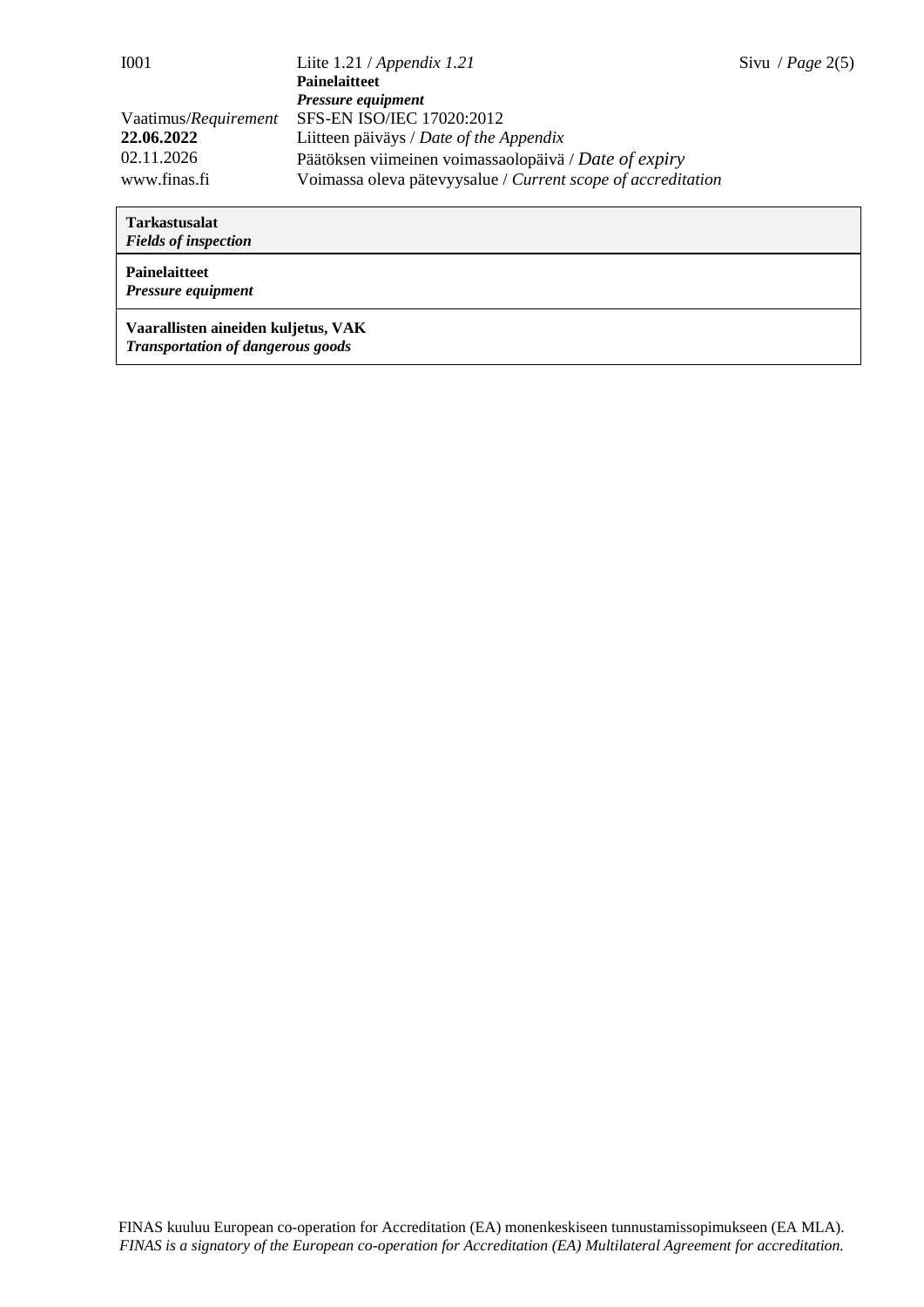| <b>PÄTEVYYSALUE</b>                        |                                                                                                                                                                                                                                      |                                                                                                                                                                     |  |  |  |
|--------------------------------------------|--------------------------------------------------------------------------------------------------------------------------------------------------------------------------------------------------------------------------------------|---------------------------------------------------------------------------------------------------------------------------------------------------------------------|--|--|--|
| <b>SCOPE OF ACCREDITATION</b>              |                                                                                                                                                                                                                                      |                                                                                                                                                                     |  |  |  |
| <b>Tarkastuksen kohde</b>                  | Tarkastustyyppi                                                                                                                                                                                                                      | Tarkastuksessa käytettävät<br>vaatimukset<br>(säädökset, standardit, muut<br>normatiiviset asiakirjat)                                                              |  |  |  |
| <b>Field of inspection</b>                 | Type of inspection                                                                                                                                                                                                                   | <b>Inspection criteria</b><br>(regulations, standards, other<br>normative documents)                                                                                |  |  |  |
| <b>Painelaitteet</b><br>Pressure equipment |                                                                                                                                                                                                                                      |                                                                                                                                                                     |  |  |  |
| Painelaite<br>Pressure equipment           | Sijoitussuunnitelman tarkastus<br>Inspection of location plan                                                                                                                                                                        | Painelaitelaki (1144/2016) 7 $\S$<br>Pressure equipment law<br>$(1144/2016)$ 7 §                                                                                    |  |  |  |
|                                            | Upotustarkastus<br>Underground inspection                                                                                                                                                                                            | Painelaitelaki (1144/2016) 60<br>Pressure equipment law<br>$(1144/2016)$ 60 §                                                                                       |  |  |  |
|                                            | Määräaikaistarkastus<br>Periodic inspection                                                                                                                                                                                          | Painelaitelaki (1144/2016) 55-<br>59 §                                                                                                                              |  |  |  |
|                                            |                                                                                                                                                                                                                                      | Pressure equipment law<br>$(1144/2016)$ 55-59§                                                                                                                      |  |  |  |
|                                            | Muutostarkastus<br>Modification inspection                                                                                                                                                                                           | Painelaitelaki (1144/2016) 61-<br>$62\%$<br>Pressure equipment law<br>$(1144/2016)$ 61-62 §                                                                         |  |  |  |
|                                            | Määräaikaistarkastuksen<br>korvaava menettely<br>(kunnonvalvontajärjestelmä ja<br>painelaitteen seuranta)<br>Procedure covering periodic<br>inspection (condition<br>monitoring and condition<br>follow-up of pressure<br>equipment) | Painelaitelaki (1144/2016) 63-<br>$64\text{ }$ §<br>Pressure equipment law<br>$(1144/2016)$ 63-64 §                                                                 |  |  |  |
|                                            | Kattilalaitoksen vaaran<br>arvioinnin tarkastus                                                                                                                                                                                      | Painelaitelaki (1144/2016) 65<br>§<br>Pressure equipment law<br>$(1144/2016)$ 65 §                                                                                  |  |  |  |
|                                            | Asennus-, korjaus ja<br>muutostöiden tarkastus<br>Inspection of installations,<br>repairs and modifications                                                                                                                          | Painelaitelaki (1144/2016),<br>VNa painelaiteturvallisuudesta<br>$(1549/2016)$ 17 §<br>Pressure equipment law<br>(1144/2016), Government<br>Decree (1549/2016) 17 § |  |  |  |

FINAS kuuluu European co-operation for Accreditation (EA) monenkeskiseen tunnustamissopimukseen (EA MLA). *FINAS is a signatory of the European co-operation for Accreditation (EA) Multilateral Agreement for accreditation.*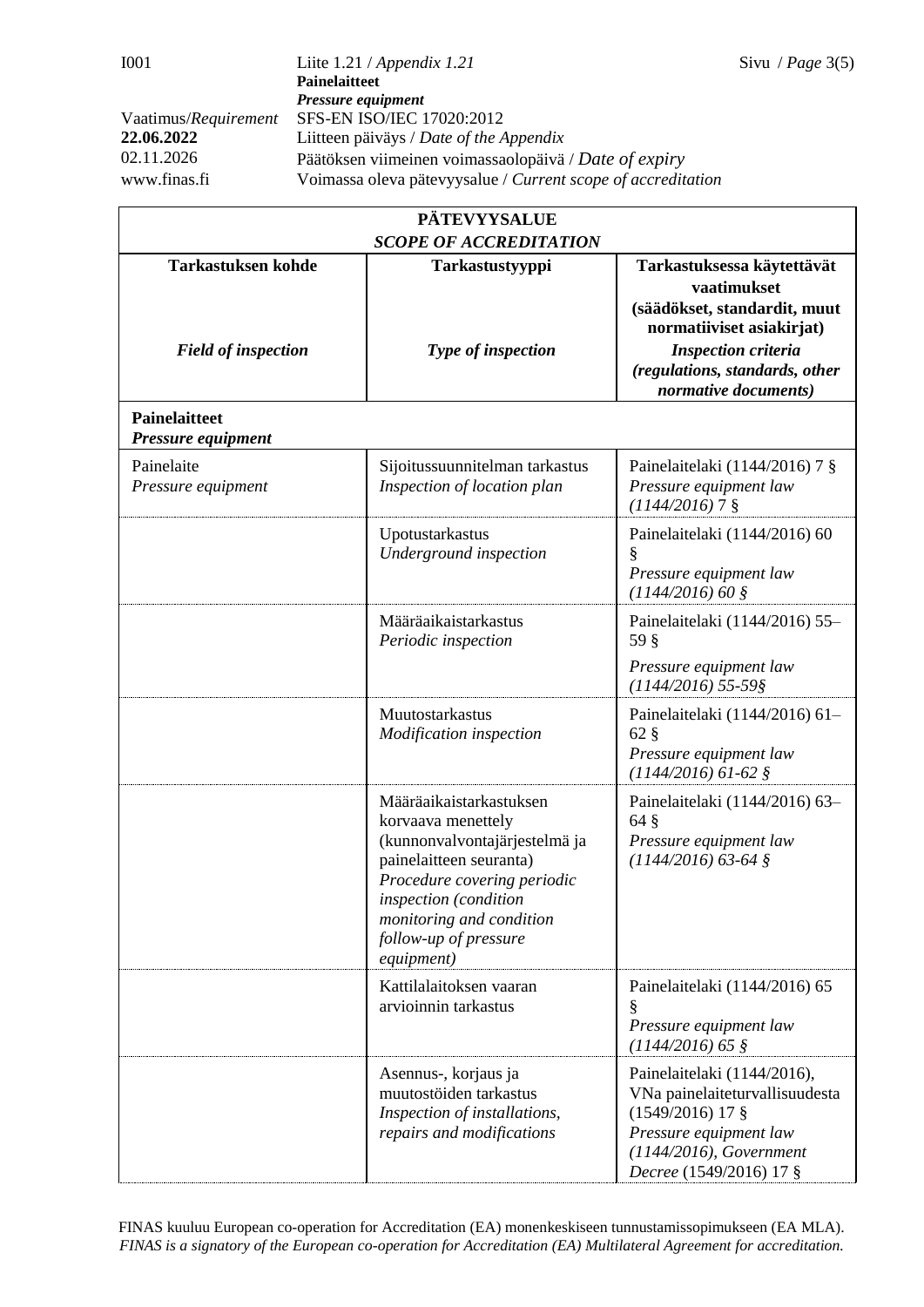|                                                                                                      | <b>PÄTEVYYSALUE</b>                                                       |                                                                                                                                                                                                |  |  |  |
|------------------------------------------------------------------------------------------------------|---------------------------------------------------------------------------|------------------------------------------------------------------------------------------------------------------------------------------------------------------------------------------------|--|--|--|
| <b>SCOPE OF ACCREDITATION</b>                                                                        |                                                                           |                                                                                                                                                                                                |  |  |  |
| <b>Tarkastuksen kohde</b><br><b>Field of inspection</b>                                              | Tarkastustyyppi<br>Type of inspection                                     | Tarkastuksessa käytettävät<br>vaatimukset<br>(säädökset, standardit, muut<br>normatiiviset asiakirjat)<br><b>Inspection criteria</b><br>(regulations, standards, other<br>normative documents) |  |  |  |
|                                                                                                      | $B -$ koneenhoitajan kuulustelu<br>Examination for B -machine<br>operator | Asetus kattilalaitosten käytön<br>valvojien pätevyyskirjoista<br>$(891/1999)$ 4 § 2 mom<br>Decree relating to diplomas of<br>competency of boiler plant<br>supervisors (891/1999)              |  |  |  |
| Painelaite, kuljetettava<br>painelaite<br>Pressure equipment,<br>transportable pressure<br>equipment | Täyttölaitoksen tarkastus<br>Refilling plant inspection                   | Painelaitelaki (1144/2016) 88<br>Pressure equipment law<br>$(1144/2016) 88$ §                                                                                                                  |  |  |  |
|                                                                                                      | Täyttöpaikan arviointi<br>Assessment of refilling place                   | Painelaitelaki (1144/2016) 90<br>§<br>Pressure equipment law<br>$(1144/2016)$ 90 §                                                                                                             |  |  |  |
| Vaarallisten aineiden kuljetus, VAK                                                                  |                                                                           |                                                                                                                                                                                                |  |  |  |

*Transportation of dangerous goods*

Vaarallisten aineiden kuljetukseen käytettävien säiliöiden tarkastus,

Valtioneuvoston asetus vaarallisten aineiden kuljetukseen tarkoitettujen pakkausten, säiliöiden ja irtotavarakonttien vaatimuksenmukaisuuden osoittamisesta ja tähän liittyviä tehtäviä suorittavista tarkastuslaitoksista (124/2015)

*Inspection of tanks used for the carriage of dangerous goods,* 

*Government Decree on the conformity assessment of packages, tanks and bulk containers to be used for the carriage of dangerous goods and on the inspection bodies performing related tasks (124/2015)*